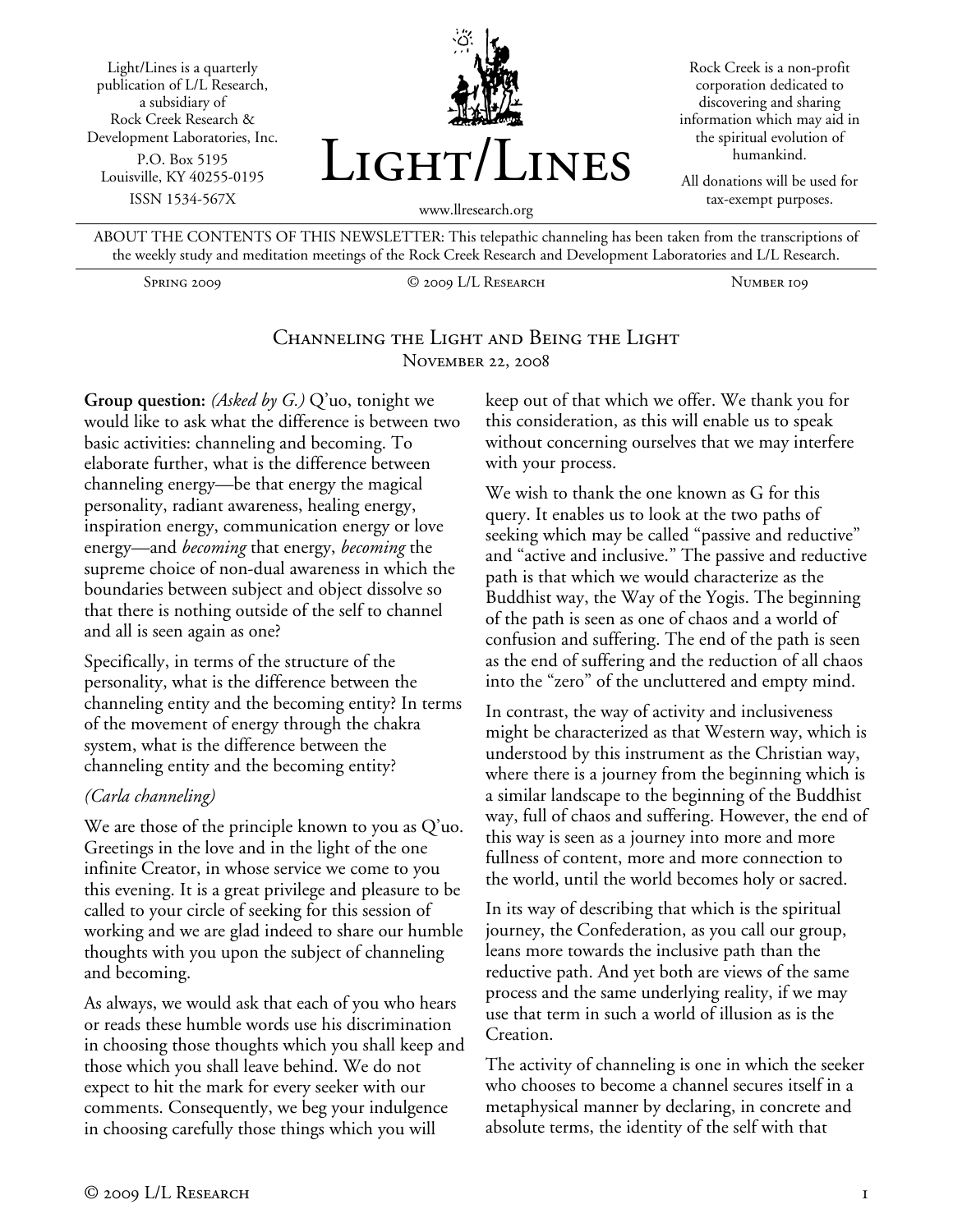overarching principle for which he lives and for which, if necessary, he would gladly die.

Grounded and on the *terra firma* of that unshakable identity of the self that is recognized and respected in the unseen realms, the seeker who has offered itself as channel then asks for the source which vibrates in compatibility with that identification. This instrument, for instance, challenges always in the name of Jesus the Christ, asking for the highest and best contact that she can carry in a stable and conscious manner of that vibration. Indeed, we of the principle of Q'uo created this principle specifically to respond to this instrument's request.

During this channeling, the instrument is in a state of rest in the physical sense, having quieted her physical body during the tuning process. The light/love of the one infinite Creator streams through her open chakras with no let or hindrance, so that the gateway is open through the violet ray and the energy moves ceaselessly through the gateway from the entity's south pole up through the north pole of the gateway and down from the north pole of that gateway through to the instrument's blue-ray chakra. There the two energies meet as this instrument uses the blue-ray chakra's energies of clear and compassionate communication.

Were the channeling that of a healer, those same descriptions would be true except that the seat of the meeting of the energy through the gateway and the south-pole energy of the Creator's light/love would be at the green-ray level.

Were the channeling intended to be that of pure radiance of being, the same description would hold forth except that the locus of the meeting between the north-pole energy through the gateway and the south-pole energy of light/love would be at the indigo-ray chakra.

The becoming seeker who merges with all that there is is doing the equivalent of the channeling of radiance of being, and the description would be the same as the description of the channeler of that radiancy of being, the gateway energy streaming into the indigo-ray chakra and meeting the south-pole energy there.

This description would indicate that in our opinion there is no difference between one who believes that he is channeling pure radiance of being and one who believes that he is entering a state of non-separation and the complete unity of all things.

Speaking in general, seen from our perspective there is indeed no difference. We cannot speak in specifics because each entity has a characteristic vibration and mode of seeking which will create individual differences that embroider upon but do not contradict that which we have said.

We would bring the seeker's attention to the power of culture and the power of words. While there is no difference between resting in radiancy of being as a channel and becoming that radiancy of being, as a Buddhist seeker would frame that same activity, there are deep cultural differences that create seekers which are geared and informed in ways that are compatible with the surrounding milieu of their cultures.

Similarly, there is great power in words. That which is entirely and infinitely full and that which is entirely and infinitely empty are two ways of describing one experience. Yet, because words cannot accommodate or express paradox and can only barely indicate the quality of mystery, it is easy for an observer to believe that the two paths are entirely different and perhaps incompatible.

Indeed, the two paths are not at all incompatible. However, it takes a great deal of experience within incarnation for one who dwells in the body to see beyond the apparent differences of the two ways of thinking about the spiritual journey and the techniques of the seeker that aid him further in his maturing.

This instrument has had many experiences of becoming the light so that there was no observer. This instrument has also had the experience of being in the light, where there was still an observer. The difference between these two states of consciousness is the quantum between one kind of light and another. That is, there are infinite gradations of light. The two states are a very small distance apart in vibration. And in neither state can this instrument ever recall being able to retrieve that state, in terms of being able to share it fully by describing it to those around her.

The question of what kind of personality difference there might be between one who seeks as a channel and one who seeks to become those qualities that a channeler seeks to channel are more apparent than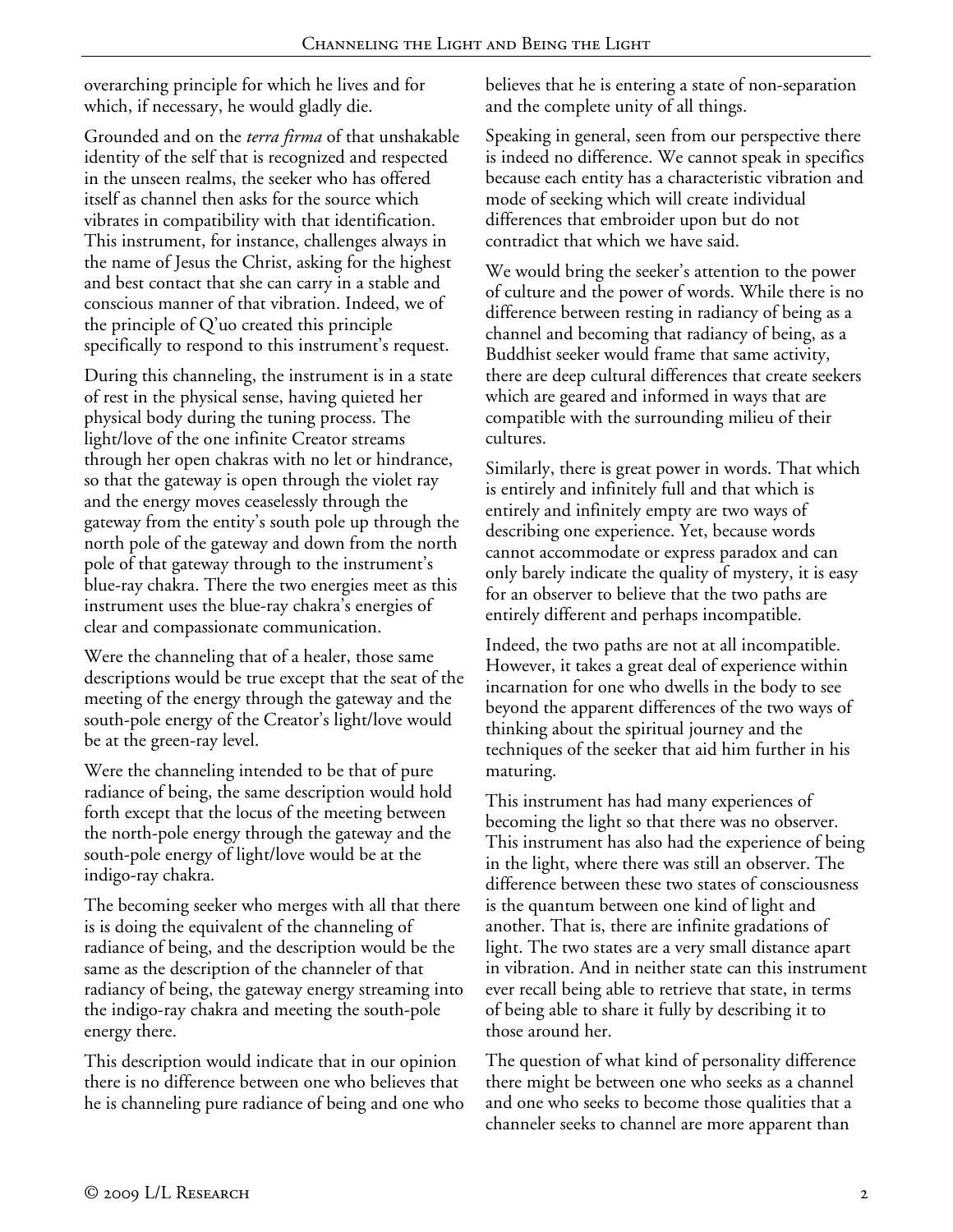$\overline{a}$ 

real. That is to say, one who is brought up immersed in the culture of the Western world will be culturally biased towards the active path of seeing the self as doing something, even if it is simply opening the gateway to intelligent infinity, whereas one who is brought up immersed in the milieu of the Eastern world is biased toward seeing the path of the adept as one of reduction and the elimination into that zero that holds all things.

We have greatly enjoyed your people's use of the circle as a zero, for it represents both nothing and all things. It is that spacious circle of nothingness which paradoxically contains all that there is.

When one who is reared in the West is drawn to the path of becoming rather than channeling or being rather than doing, it is quite possible that such an entity has had many incarnations in the cultures of the East. And likewise, when an Eastern-raised seeker is drawn to the path of activity, it is likely that such an entity has had many incarnations in the West. The differences between the two personalities are cultural and shallow, whereas the similarities or commonalities are deep and abiding.

Again, we thank the one known as G for this query and would ask if there is a follow-up to this query? We are those of Q'uo.

**G:** Not a follow-up to that query, Q'uo. Thank you for your response.

We thank you, my brother. It is a great joy to converse with you. May we ask if there is another query at this time? We are those of Q'uo.

**G:** Yes, there is indeed. It seems that as the densities succeed third density, they become less susceptible to description, becoming so many steps removed from our reality that they are incomprehensible to our faculties of understanding. That being the case, it would make sense to assume that although fundamentally different, fourth density would be nearest to third density in the continuum of experience.

In that event, I would like to ask if the citizens of fourth density experience what we in third density describe as beauty. If so, how would a fourth-density entity describe beauty to a third-density entity requesting such information?

We are those of  $Q'$ uo, and are aware of your query, my brother. The concept of beauty is one which

your philosophers have long debated, the great question being whether beauty is an absolute characteristic or whether beauty is subjective, relative and, as this instrument would say, "in the eye of the beholder."<sup>1</sup>

This question remains valid in fourth density. And, indeed, as long as there is a center of awareness such as you or we, there shall be that open question. It seems as though beauty would be an absolute and yet we, no less than you, find ourselves delighting in beauty as seen spontaneously in what this instrument would call the present moment in a way which would seem to deny the absolute nature of beauty and seat it in the eye of the beholder.

It may, however, be said that as an entity moves from third density to fourth density the eyes are opened to the true nature of unity and harmony so that the impact of beauty is everywhere rather than there being the possibility, as there is in third density, of being unable to see beauty.

We believe, although we cannot say for sure, that there is an absolute beauty; there is an absolute quality that can be called beauty. And we believe that that absolute quality of beauty lies in the mystery of the one infinite Creator. Just as love is absolute and has created all that there is, just so is beauty a derivative characteristic of love. Thusly, were you or we to see with the eyes of the Creator, all that you would see would be perfectly beautiful.

It is the characteristic of being an individual spark of the Godhead principle that creates the colors and filters of perception which bring the absolute into the specific, the individual, and the unique.

Which is the truth, my brother? Is it more true that a seeker sees, feels and experiences with every fiber of his being the beauty of some present moment, some object, some quality, or some essence that escapes

<sup>&</sup>lt;sup>1</sup> According to www.quoteland.com, "Beauty is in the eye of the beholder" is actually a paraphrase of a statement made by Plato in *The Symposium*, which reads, "Remember how in that communion only, beholding beauty with the eye of the mind, he will be enabled to bring forth, not images of beauty, but realities (for he has hold not of an image but of a reality), and bringing forth and nourishing true virtue to become the friend of God and be immortal, if mortal man may."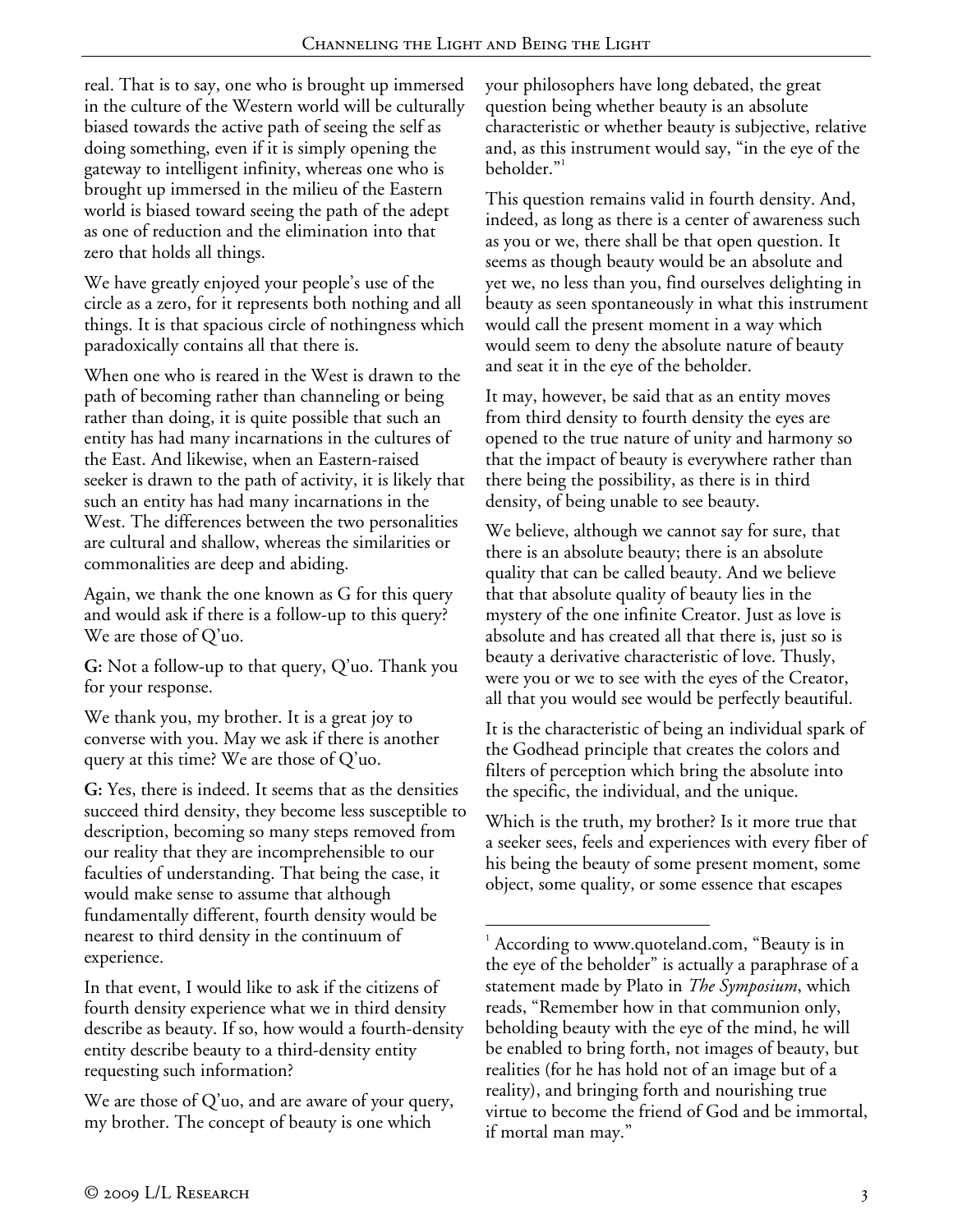definition? Or is it the truth that only the original and unsullied mystery of absolute beauty is that which is the higher truth?

Again, we cannot say, but we would opine that to the Creator it is that imperfect and individual perception of subjective beauty which It finds most interesting, for perfection cannot teach, but the perception and unique distortions of imperfect beauty can tell the Creator a good deal about Itself.

May we answer you further, my brother? We are those of Q'uo.

**G:** That was beautiful, Q'uo! It was wonderful and it completely responded to the follow-up question I had to that question, which I no longer need to ask. I believe Jim has a question for you.

**Jim:** W says, "I am an incarcerated individual with a tumor. In response to this situation I am doing everything that I can to the best of my understanding with the information and resources to which I have access. I am at peace with whatever happens and whichever way it goes, I know that I am serving love by serving others with my whole heart. If I die tomorrow I would be at peace knowing I'd done the right thing for the first time in my life.

"As part of my program for healing I have read information from the  $A.R.E.<sup>2</sup>$  entitled "How to Kill your Cancer without Killing Yourself." I meditate on Ra's words about forgiveness and I understand how taking care of dietary matters can be a nudge for my mind, expressing a greatly heightened respect for myself. As a result I have eliminated several foods from my diet, including sugar and caffeine. However, being in prison presents a big disadvantage because I have no alternatives to the food they serve here and the heavily chlorinated drinking water.

"I hope that by eliminating what I can, it will serve as a sufficient nudge to my mind, my body, and my spirit. Above all, I know that my most important

work is to accept what is and to become that 'peace that passeth all understanding.<sup>35</sup>

"Would Q'uo speak to the spiritual principles involved in the situation and offer me any insight that may aid me in healing?"

We are those of Q'uo, and are aware of your query, my brother. We would wish to communicate to the one known as W that the situation of illness is not simply a physical thing or even a mental thing, although certainly the culture in which you reside gazes at the psyche or the mind and emotions or the body and feels that those two energies, working together, are what create wellness and illness.

Yet, in any incarnation, there is a shape and a texture that becomes more and more apparent as the seeker moves through the incarnation, accumulating life experiences and gradually deepening and clarifying those understandings that create for that seeker the house of life in which he shall live.

Illness and wellness are two sides or two ends of a dynamic that, for many in incarnation, plays a part in the overall shape and texture of the life. Consequently, when one gazes at the word, "healing," one must put it in a larger context than the doctors of your society would. For there is always the deeper level or the wider context within which the dynamic of illness takes place that needs to be observed

The one known as W suggested that working with this illness had created for him the opportunity to move through awarenesses and learnings which have brought him to a peace and a contentment with what is. This instrument has long been aware that illness has created for her the opportunity to do more inner work as she becomes progressively unfit to do the work of the physical body.

Shall, then, an illness be considered that which must be removed so that the body is made whole? Or shall thanks be given for the opportunity to experience the ongoing catalyst which moves one ever more surely into the work of the spirit within?

*(Side one of tape ends.)* 

<sup>1</sup>  $2^2$  The A. R. E. (The Association for Research and Enlightenment), whose official website is www.edgarcayce.org, is the organization which archives Edgar Cayce's many readings. It offers many gatherings and resources for the spiritual seeker.

 $\overline{a}$ <sup>3</sup> Holy Bible, Philippians 4:7, "And the peace of God, which passeth all understanding, shall keep your hearts and minds through Jesus Christ."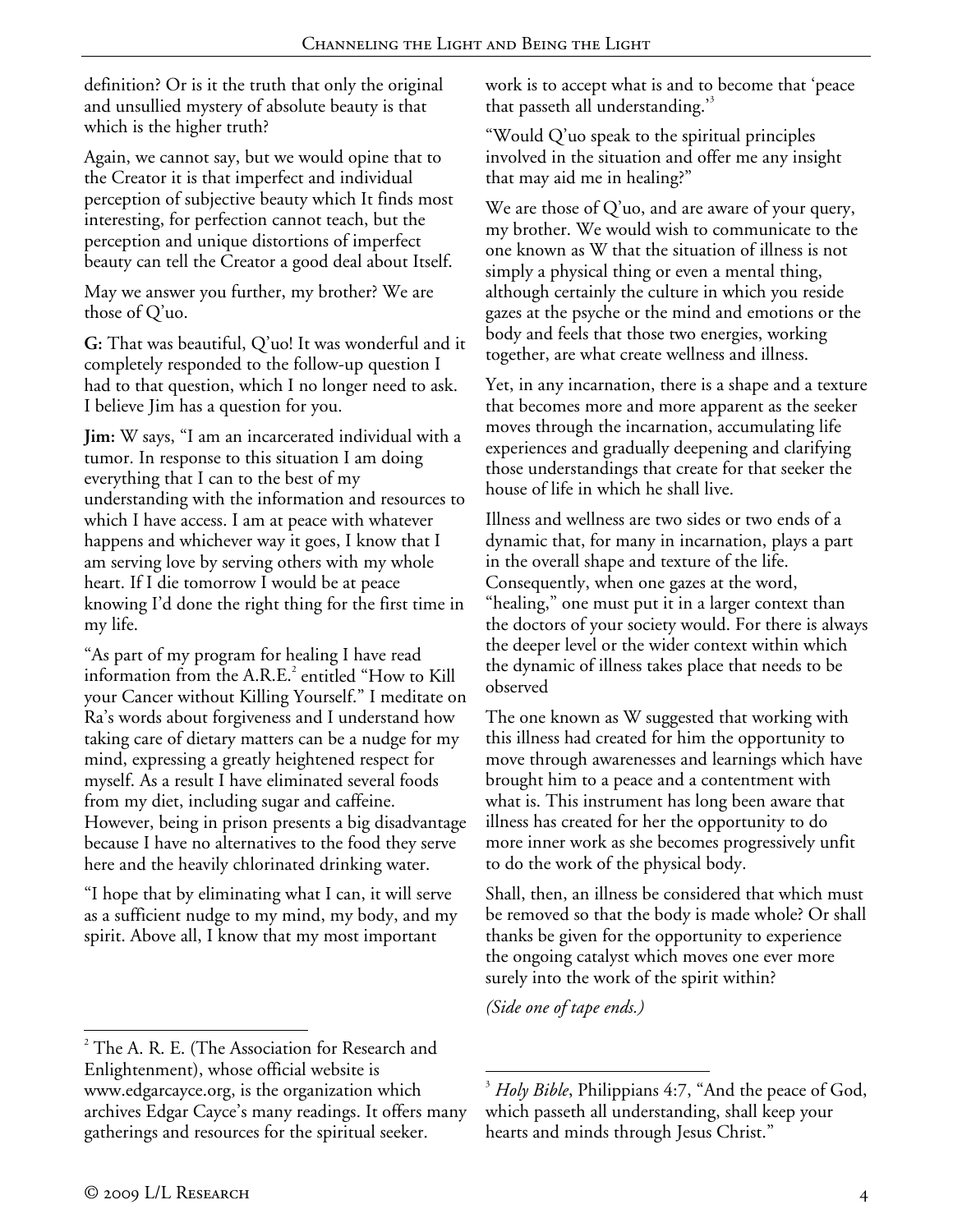# *(Carla channeling)*

There are elements of this query to which we can give no response, because such responses would interfere with the good work which the one known as W is at this time occupied in doing because of this catalyst. We can, however, agree with the one known as W that it is indeed helpful to create, and even ritualize, the elements of remembrance and forgiveness that have been offered in the query.

The element of remembrance is that which brings the seeker back to the presence of the self and of all eternity opening around the self. In that present moment, there is forgiveness; there is awareness of the total acceptance of self by self, and if that moment is remembered a thousand times in a day, it is not too much.

The nudges of which the one known as W spoke, of taking care with the diet and the foodstuffs, is also an excellent way to work with the catalyst offered. We commend the one known as W for gazing with a peaceful eye at the circumstance of illness and assure the one known as W that there is no outcome except that of healing.

There is the possibility of the healing of the body and the possibility of the healing of the mind and the emotions. There is the certainty of the healing of the incarnation for the seeker who is fearless and does not blink at circumstances that others may find full of fear.

The presence of the one infinite Creator is as close in what you call death as in that which you call life. The consciousness which is your essence is the same in life and in death, death being an illusion quickly transcended.

May we ask if there is a final query this evening? We are those of Q'uo.

**G:** No question for me, Q'uo. I would add, though, that D wrote today and said, "Thank Q'uo for me," so I'll pass that on. Thank you, Q'uo.

We are those of Q'uo, and are aware of your comment, my brother. Indeed, we were aware of the kind and loving thoughts of the one known as D when that precious and beautiful entity thought them and gave them to us directly, for when we are thought of, we are there. We find this entity a great blessing, as we find each of you. And we thank each of you for your beauty.

We leave this instrument and this group, glorying in the love and in the light, in the peace and in the power of the one infinite Creator. We are known to you as the principle of Q'uo. Adonai. Adonai.  $\dot{\bm{z}}$ 

# **Notes to Our Readers**

# **"Living the Law of One–101: The Choice"**

Carla Rueckert's newest book is available! *The Choice* is a report on the teachings of the Confederation which is designed to be read by anyone from an entry-level beginner on up. It is Carla's response to the many requests that come in to L/L Research for a book on the principles of the Law of One which is easy to read and understand. It addresses the question of how to prepare for harvest, which both the Ra group and other sources such as the Maya calendar and Western astrology say is coming up in 2012.

Learn more about how to play the Game of Life! Get *Living the Law of One–101: The Choice* today!

To place an order, please go to our Online Store at www.bring4th.org/store.

## **The Bob Riedel Memorial Gathering, April 17-19, 2009**

The available seats are filling up fast for this weekend workshop on preparing for 2012. Bob was organizing a gathering with this theme last October when he was taken suddenly and rapidly from health to his passing into larger life by cancer of the spine. We at L/L Research remember Bob with great fondness, not only for his underwriting of a conference in the Grand Hotel on Mackinac Island in the summer of 2007, at which Carla gave two lectures on 2012, but also for his presence at our Homecomings and other Gatherings.

The text used for the curriculum will be *Living the Law of One–101: The Choice*. Carla will teach from the book, and there will be a closing channeling session. Because Bob loved to eat at several Louisville restaurants, we will visit three of his favorites for meals during the Gathering. And one of the workshop days will be spent at Avalon Farm, of which Bob was particularly fond. We will hike the trails and enjoy a picnic there. All the flowering trees and bushes will be in bloom, and daffodils, tulips and wildflowers will be everywhere.